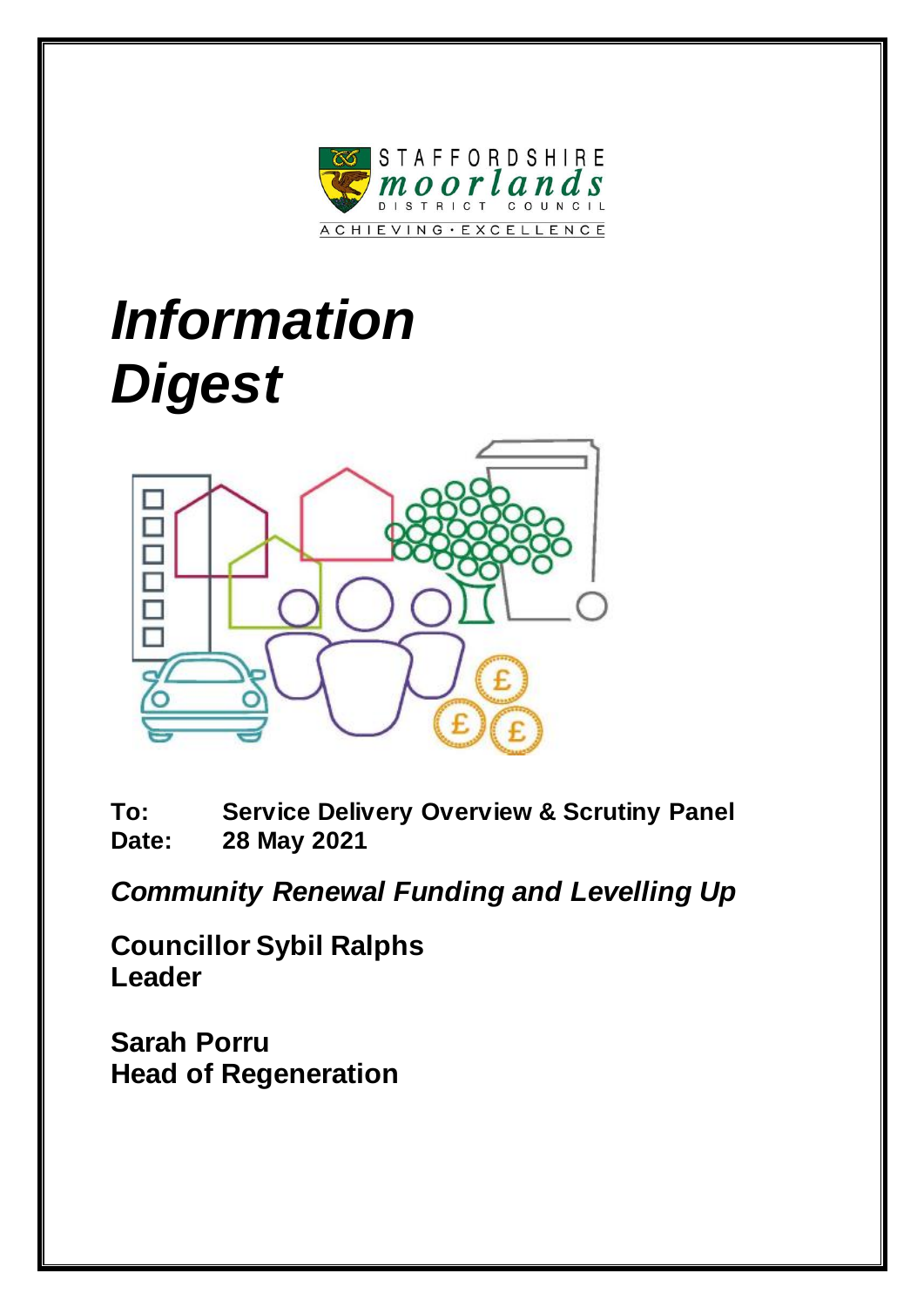## **1. Reason for the Report**

- 1.1 To update Members on proposals submitted for Community Renewal Funding (CRF) for consideration by Staffordshire County Council.
- 1.2 To update Members on application process and criteria for Levelling up fund

# **2. Recommendation**

- 2.1 Members note submitted applications and timescale for delivery if selected.
- 2.2 Members note application process and criteria for Levelling up application and support decision to defer application to second round to allow for more debate and engagement on priority project and sufficient time to develop a strong business case.

## **3. Executive Summary**

## 3.1 **Community Renewal Fund**

The Community Renewal Fund (CRF) is a new revenue fund which will run for financial year 21/22 only and aims to support activities which will help inform the development of the Shared Prosperity Fund (SPF) which is the new funding which will replace European Funds to support skills, employment support, regeneration and place-making across the UK following Brexit.

- 3.2 The fund can support short term delivery of new activities (sept 21-March 22) which support employment, skills, place and enterprises. This can including piloting new ways of working and feasibility studies. Cross boundary working and applications over £0.5m were encouraged (although smaller bids could be submitted).
- 3.3 Applications were welcomed from a range of organisations including District Councils, community/voluntary sector organisations, colleges/Universities and private sector training organisations. Applicants were required to submit proposals to their 'lead authority' (County Council) by 14<sup>th</sup> May who are then required to shortlist projects and put forward a selection to Government by  $18<sup>th</sup>$  June with an expected grant agreement being issued by late July/early August.
- 3.4 Applications taking place in 'priority districts' were required to achieve 50% score against published scoring matrix and applications whose delivery is in non-priority locations are required to achieve a score of 80%. Staffordshire Moorlands is not a priority district for the Community renewal fund.
- 3.5 The Council, working with partners submitted the following applications:

**Blythe Vale Masterplan and Delivery Programme** . Led by Staffordshire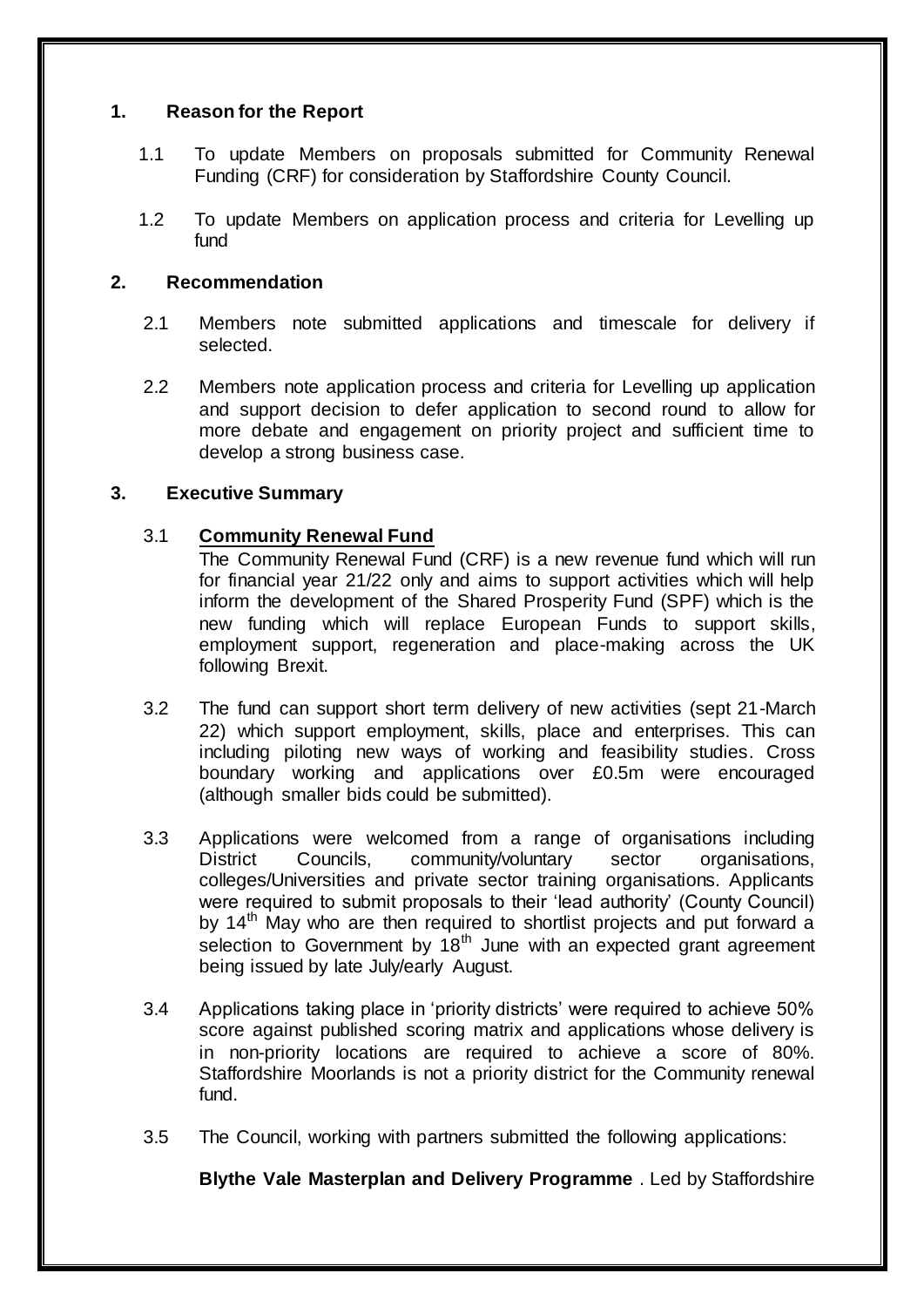Moorlands District Council in partnership with Staffordshire County Council. This will fund appointment of consultants to assemble baseline information, market assessment and infrastructure requirements as well as develop masterplan and delivery plan (milestones, cost schedules and sources of funding). Requested amount: £400,000.

**Cheadle to Cresswell Greenway active travel route.** Led by Staffordshire Moorlands District Council. This will fund a RICs Red book valuation and Structural survey to inform potential purchase of route to create a greenway.

Requested amount: £25,000.

**Peak Rural Innovation Pilot** Led by Derbyshire County Council and developed in partnership with High Peak Borough Council and Derbyshire Dales District Council and Staffordshire Moorlands District Council. This cross boarder application is for a package of activity including grants (£2000-£10,000) for small equipment and carbon reduction initiatives for small businesses; a farmers green support package (low carbon audit and grants (£2,000-£10,000) for delivery) and two feasibility studies  $-$  the first looking at opportunities/challenges to bring forward older properties (especially heritage buildings) as new space for enterprise growth, and the second looking into opportunities to increase access to business skills in rural areas through new ways of working to inform the Shared Prosperity fund. Requested amount £504,460.

## 3.6 **The Levelling up fund**

The Levelling Up fund is a new capital fund to support town centre and high street regeneration, local transport projects, and cultural and heritage assets. While the Fund is open to every local area, it is intended to support investment in places where it can make the biggest difference and each district has been given a priority rank (1-3). Staffordshire Moorlands has been ranked as highest priority.

- 3.7 The deadline for the first round is  $18<sup>th</sup>$  June 2021 and any submission in the first round has to commence delivery in this financial year. A capital bid can be for an individual project or a package of up to three related projects. Each application can be up to £20m (up to 50m for transport projects) and all spend must be completed by 31 March 2024.
- 3.8 Local authorities can only have one successful bid for each MP constituency, over the lifecycle of the Fund so Councils are encouraged to consider postponing to second round so that they have more time to consider and develop their proposals. A capacity building fund of £125,000 is being awarded to support highest priority areas if they choose to submit in later rounds.
- 3.9 As the Council has no 'oven-ready' capital scheme that can be delivered in this financial year, which is a gateway scoring criteria and further consideration needs to be given to a shortlist of projects and undertake relevant engagement and business case development, it is proposed to not to submit an application in the first round.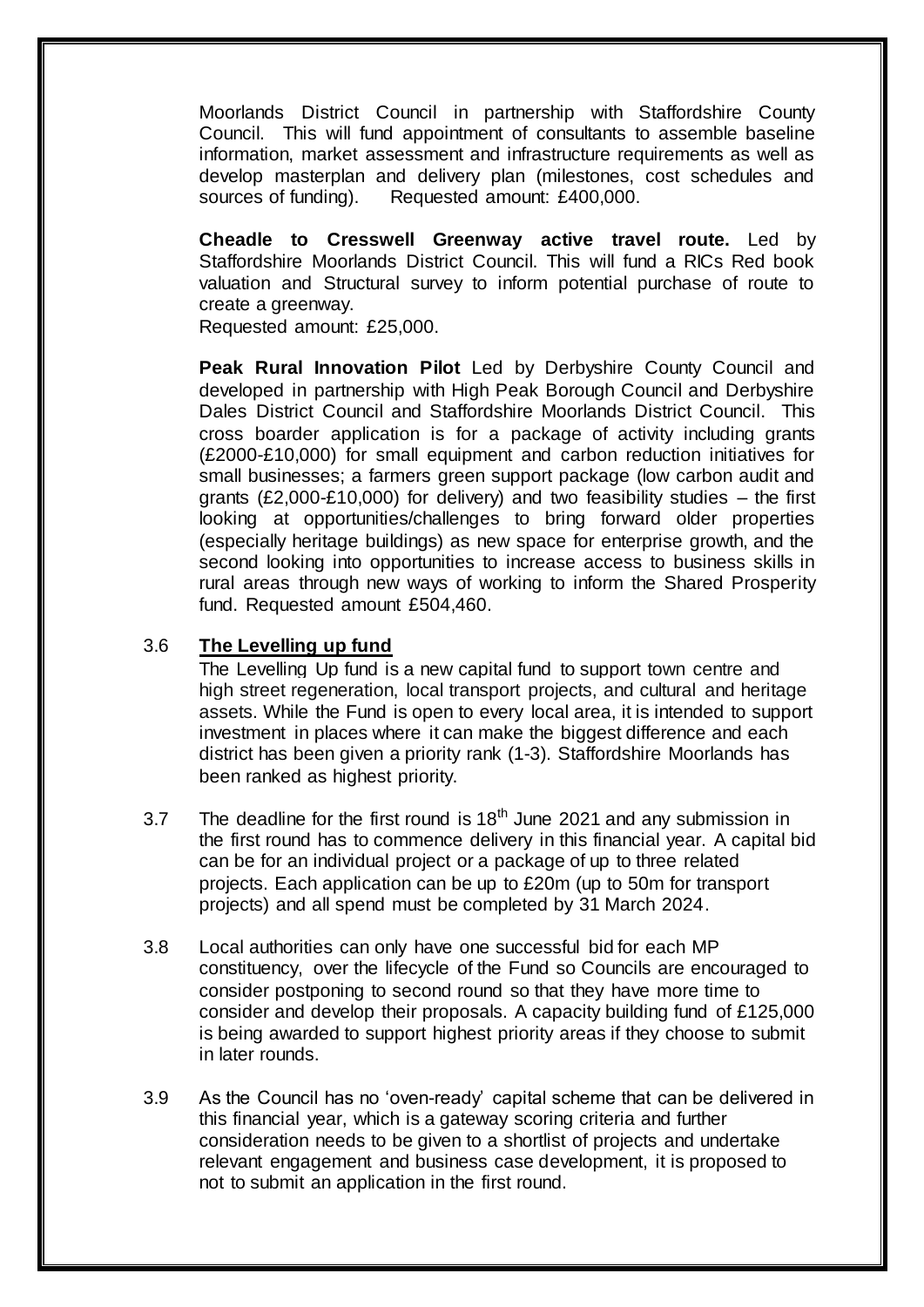3.10 Details of eligibility and scoring criteria are below, together with initial list of proposals under consideration.

#### **4. How this report links to Corporate Priorities**

4.1 The Community Renewal Fund and Levelling up fund, if secured will help the Council deliver against the Corporate plan 2019-2023 aims and identified projects including:

Aim 1 To help create a safer and healthier environment for our communities to live and work - Provision of sports facilities and leisure opportunities focused upon improving health (Cheadle to Cresswell Greenway)

Aim 3: To help create a strong economy by supporting further regeneration of towns and villages –

- Implement the Council's Growth Strategy to bring about the regeneration of towns and rural communities (Blythe Bridge masterplan & Leek Market Hall refurbishment)
- Support the development of Cornhill and improved rail links (Cornhill canal basin and rail projects)
- Supporting the Churnet Valley Railway with their plans to bring trains back to Leek (Cornhill and Rail projects)
- Encourage business start-ups and enterprises (Peak Rural Innovation pilot and Blythe Bridge masterplan)

Aim 4: To protect and improve the environment and respond to the climate emergency- Meeting the challenges of climate change (Peak Rural Innovation pilot, Rail links, Canal basin – sustainable travel)

#### \*\*Neil Rodgers\*\* **Executive Director of Place**

**Web Links and Background Papers** \*[\\*Community Renewal Prospectus](https://www.gov.uk/government/publications/uk-community-renewal-fund-prospectus) [Levelling Up fund prospectus"](https://www.gov.uk/government/publications/levelling-up-fund-prospectus)

#### **Contact details**

Sarah Porru Head of Regeneration sarah.porru@highpeak.gov.uk l 07976753169l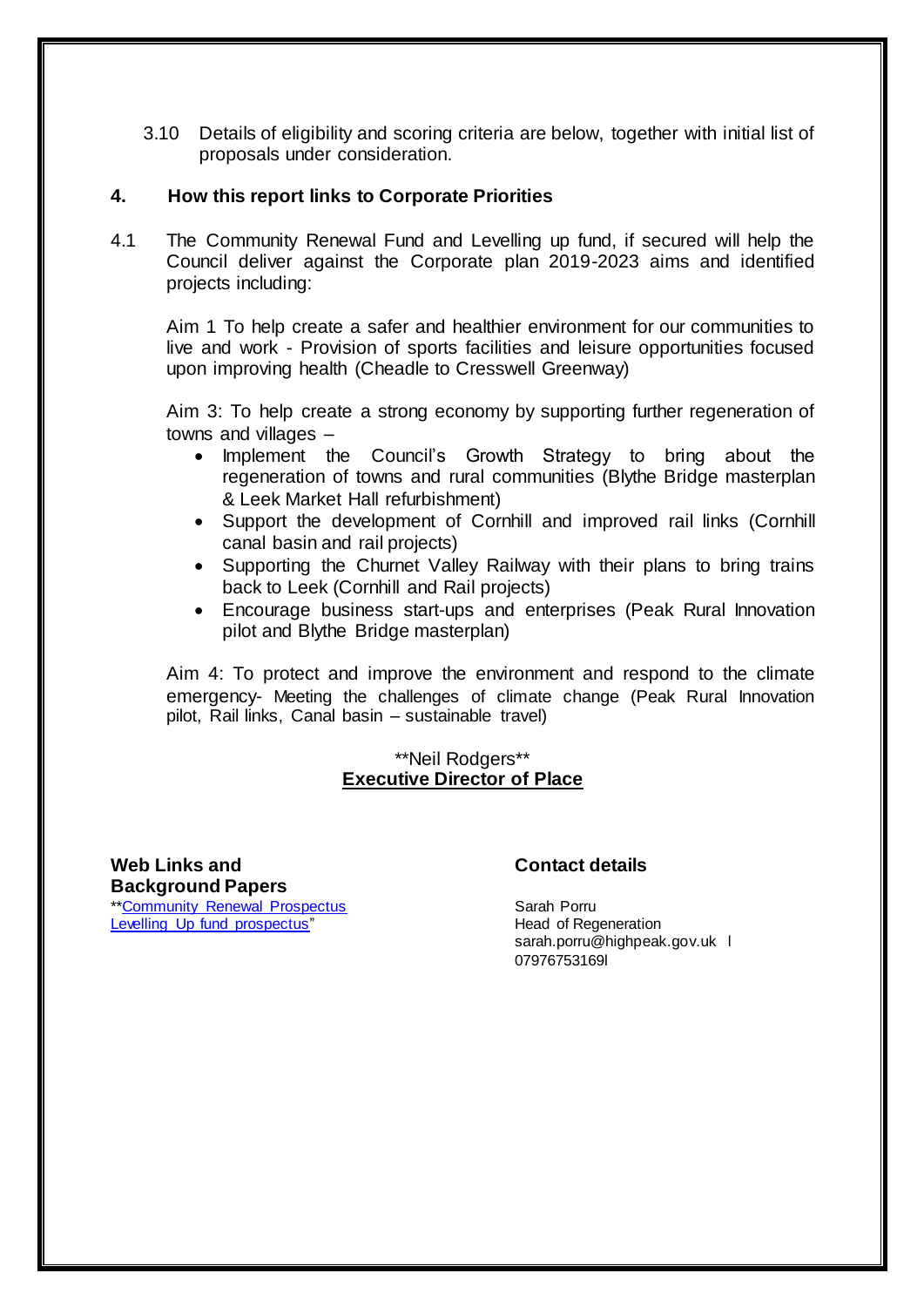# **5. Detail**

# 5.1 **Levelling Up eligibility and MP support requirements**

Only Borough/District and County councils can apply. At a district level, the number of bids allowed is equal to the number of MPs whose boundary lies solely in area. Where an MP's constituency crosses multiple local authorities, as in Staffordshire Moorlands, there is an opportunity to engage with both MPs and submit two applications but this could impact on other district areas. Support and engagement from local stakeholders and local MPs will be considered as part of the strategic fit assessment of bids and a formal letter of support from an MP is a scoring criteria.

In addition to district led bids, one upper tier county bid can be submitted for transport related projects – these can cover the whole county, multiple districts or be located within a single geography.

#### 5.2 Themes for activity

A capital bid can be for an individual project or a package of up to the related projects. Each application can be up to £20m (up to 50m for transport projects) and all spend must be completed by 31 March 2024, exceptionally, into 2024- 25 for larger transport schemes. 10% match is required and it is expected that this will come from private sector if they will benefit from a specific project.

Currently the Fund as has three strategic themes:

- **smaller transport** e.g. cycle schemes;
- **town centre and high street regeneration;** Regenerating key leisure and retail sites in order to encourage new businesses and public services; Removing derelict buildings and other eyesores to make way for new developments; Putting forward 'Town Deals' for individual or groups of smaller towns that did not receive investment from the Towns Fund.
- **cultural and heritage assets;** Upgrading and creating new cultural and creative spaces, community hubs etc

The preference is for a holistic approach but package bids must clearly explain how each component are aligned with each other and represent a coherent set of interventions so an application with separate disparate elements which do not follow logic chain are unlikely to be funded.

## 5.3 Selection Process for Round One

The Council is not intending to submit a funding bid for round 1 because it does not have shovel ready schemes at "Green Book" business case stage which is what is required. Further bidding rounds will be announced shortly and the government have promised priority 1 areas such as Staffordshire Moorlands funding to work up future bids. As is the case for round 1 bids subsequent bids are likely to follow a three stage process of assessment and decision making:

Stage 1: **Gateway** (pass/fail) – can they deliver by March 2024.